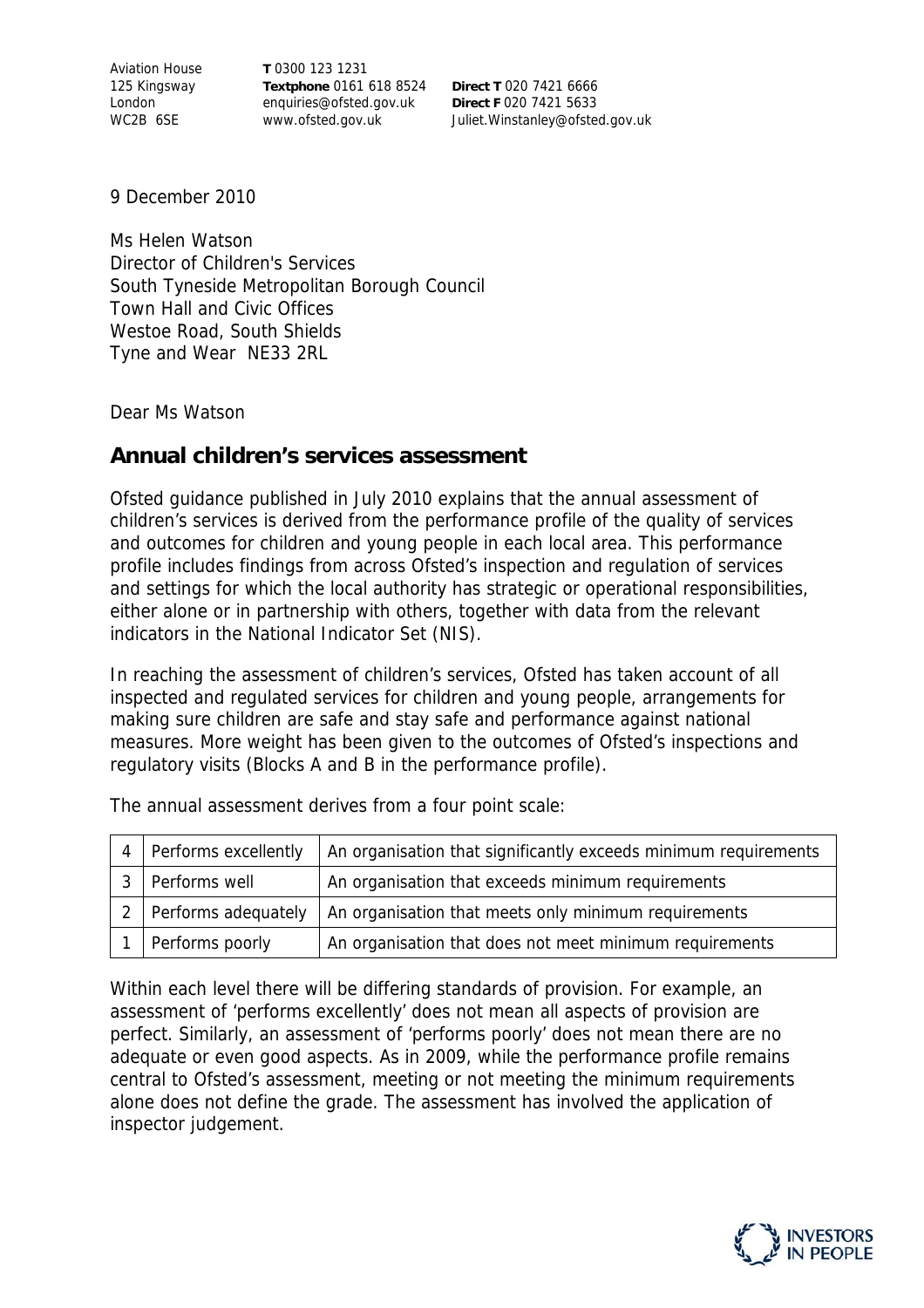

## **South Tyneside Metropolitan Borough Council children's services assessment 2010**

| Children's services assessment | Performs adequately (2) |
|--------------------------------|-------------------------|
|--------------------------------|-------------------------|

Children's services in South Tyneside Metropolitan Borough Council perform adequately.

In 2009, a transitional year, children's services performed well. However, in 2010, there is not enough good universal provision to meet the minimum requirement for this particular grade.

Inspections show that less than half of early years and childcare provision is good or better. Five of the nine secondary schools are satisfactory. Although the majority of nursery and primary schools are good, over a third are only satisfactory. This means that a high number of children and young people do not attend good schools. Ofsted identified that one secondary and two primary schools required significant improvement. One school sixth form is outstanding. The general further education and tertiary college is satisfactory. Much special provision for particular groups of young people is good. This includes the special schools, the pupil referral unit and the local authority children's homes. The fostering agency is good and the adoption agency is outstanding.

The recent unannounced inspection of front-line child protection services found much that was strong and no areas for priority action.

National performance measures show that the very large majority of outcomes are in line with or above the averages for England or similar areas. Performance in tests and examinations matches similar areas. Pupils with special educational needs make at least satisfactory progress from their starting point; however an insufficient proportion of 16-year-olds achieve good GCSEs including English and mathematics. Educational outcomes for young people from low-income families are rising and there has been a good reduction in the number of young women under the age of 18 who become pregnant.

Key areas for further development

- **IMPROVE EXALGO EXA** Improve early years and childcare settings so that more are good or better.
- Improve primary and secondary schools so that more are good or better.
- **Increase the proportion of 16-year-olds with special educational needs** who achieve good GCSEs including English and mathematics.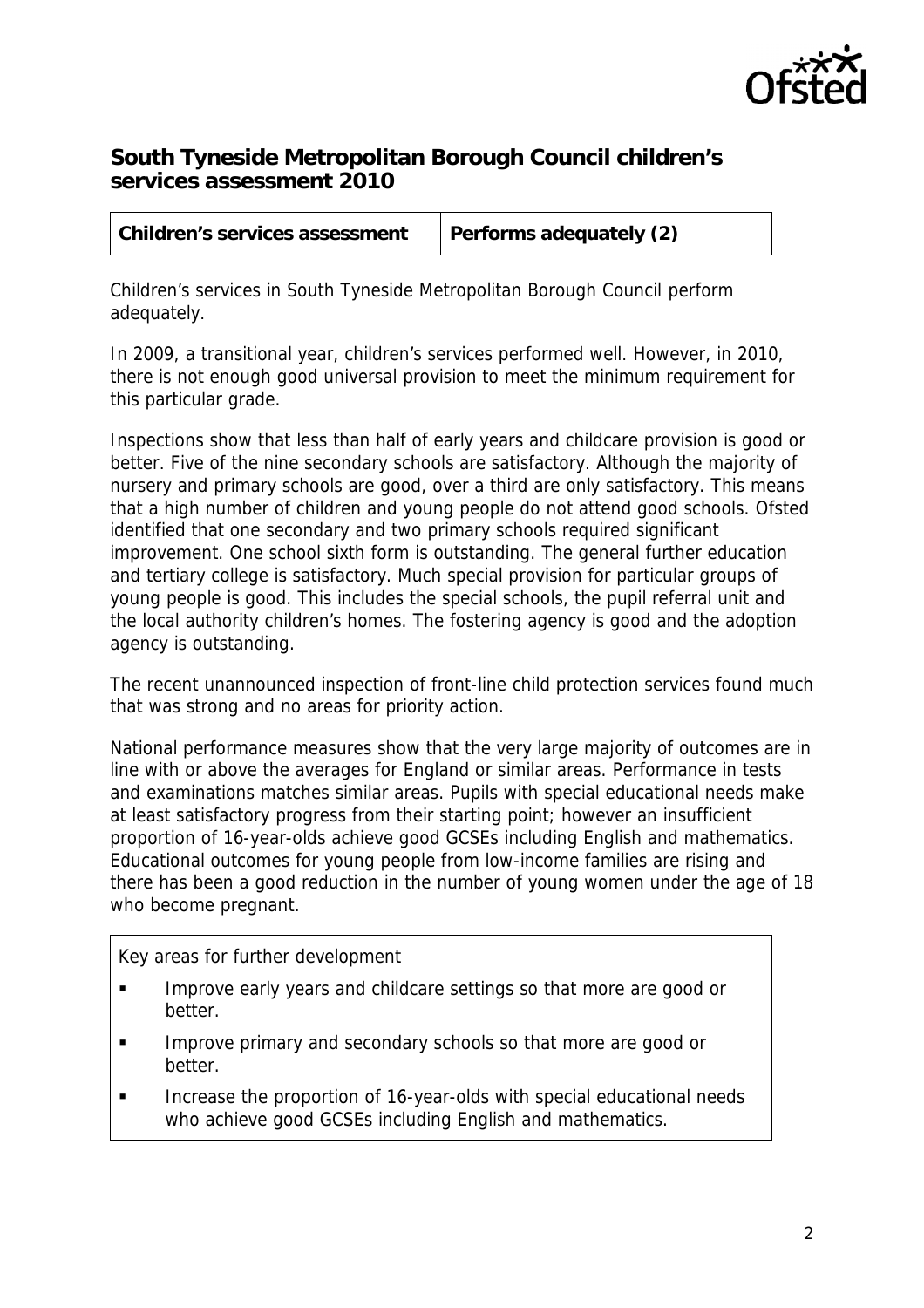

## **Outcomes for children and young people**

Local arrangements to encourage children and young people to live healthy lives have been successful in several areas. For example more young people take part in sport regularly and the proportion of five-year-olds who are overweight is dropping. Fewer young women under the age of 18 become pregnant. The Children and Young People's Plan rightly identifies the need to develop a full range of services for children and young people who have emotional and mental health difficulties. It also recognises that more needs to be done to reduce the proportion of young people who say that they have been drunk or have taken drugs. Most inspected schools and settings promote healthy lifestyles, although childminders score less highly in this aspect. The two local authority children's homes and the fostering agency promote good health.

Arrangements for keeping children and young people safe are almost always good. Schools, colleges and the two children's homes protect children well and fewer young people fear bullying. Arrangements for ensuring that children are safe within the community are strong. For example, the number of children killed or seriously injured on the roads is low, and fewer are admitted to hospital because they have been injured accidently or deliberately. The 2010-2013 Children and Young People's Plan rightly includes actions to protect children from the impact of domestic violence and to support families who face challenging circumstances. The inspection of front-line child protection services found that assessments were completed on time and that their quality was at least satisfactory. It also reported that suitable attention was given to address the diverse needs of children and families and that links with minority ethnic groups were effective. Managers, senior managers and the Local Safeguarding Children Board undertake robust audits of the referral and assessment service.

The majority of primary schools help children and young people to do well and enjoy their learning. Results for 11-year-olds match those in similar areas. In 2009, the rate of progress in mathematics was not as strong as in English. The most recent results in 2010 show improvement. Standards have risen in secondary schools and GCSE results are as good as similar areas. Provisional GCSE results for 2010 have risen significantly. In almost half of the secondary schools, however, educational progress is not as rapid as it could be. The local authority recognises this. One of the key priorities of the 2010-2013 Children and Young People's Plan is to increase the proportion of good and outstanding schools. Targeted support in schools requires renewed focus to ensure that more young people with special educational needs obtain good GCSEs at grades A\*-C. The local authority monitors the number of fixedterm exclusions of young people with special educational needs and reports a significant reduction in 2009/10. Support for weaker schools is effective. For example, an Ofsted monitoring visit to the inadequate secondary school reports that the support provided by the local authority and by a local technology college has had a good impact, and that the school is making good progress. Ofsted judged that provision in the different centres for excluded pupils is overall good, but achievement is curtailed by poor attendance, especially as pupils get older.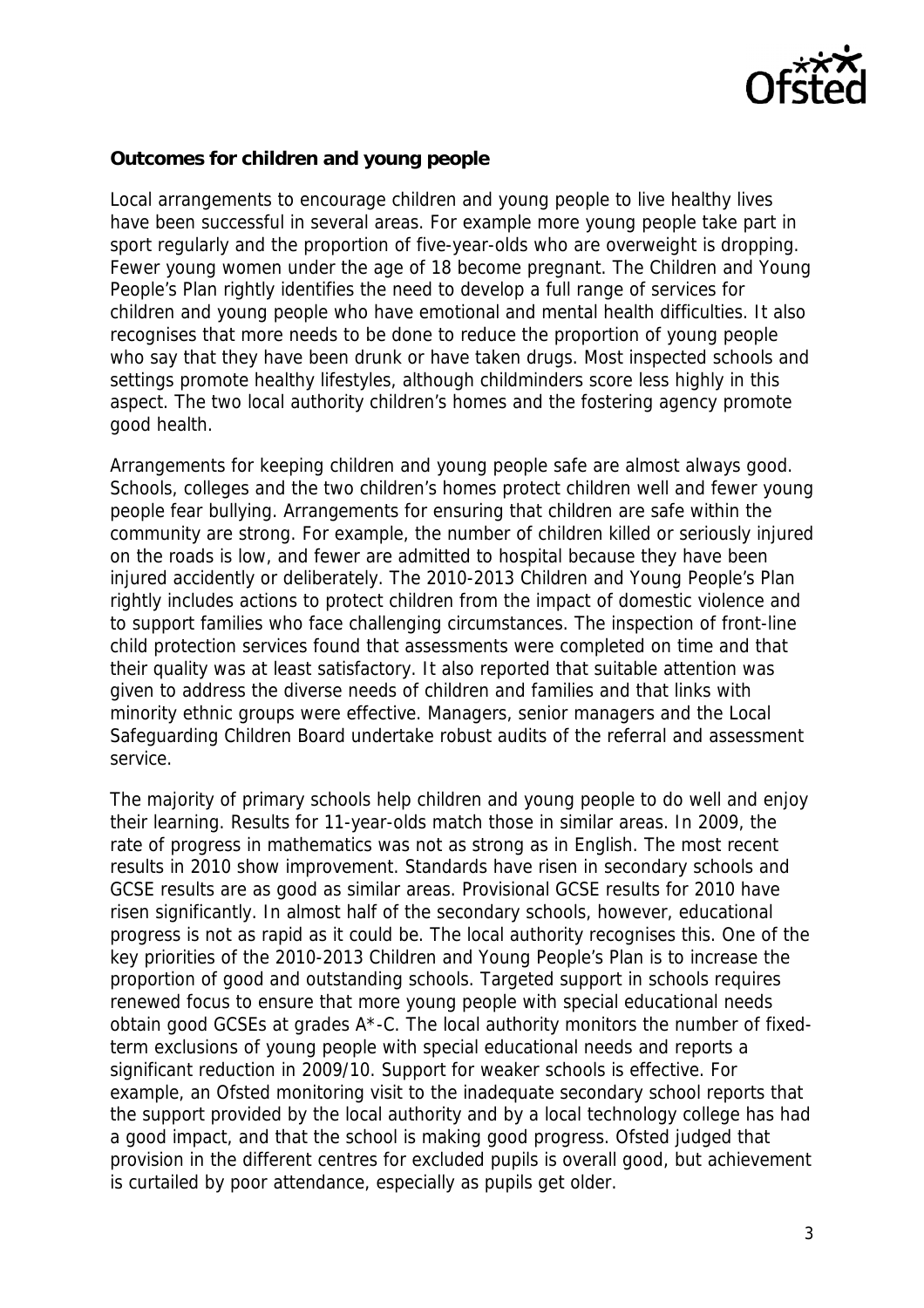

Most schools and other settings are good at involving young people in making decisions and contributing positively to their communities. South Tyneside has a wide range of consultation mechanisms. Renewed energy has been placed on improving participation further so that more children and young people influence improvements to services. Particular efforts are made to engage those with specific needs, such as young people caring for a family member and those who are disabled. This is reflected in the priorities chosen for improvement in the Children and Young People's Plan, such as ensuring that parents or carers have easy access to a single point of contact when they need support for their child. The local authority has identified several key issues to address. This includes tackling perceptions of anti-social behaviour where it is a key issue for local residents in specific neighbourhoods. The latest data shows that the number of young people who break the law for the first time is reducing. However, more young people than in similar areas break the law more than once and fewer young offenders are engaged in education, work or training.

Reducing child poverty is rightly identified as a key priority in the Children and Young People's Plan. The child poverty project, in partnership with North Tyneside, provides additional capacity and resource. The quality of early years and childcare provision requires further improvement to give children a good start in life. The work done to ensure that young people do as well as they can by the age of 19 has been mostly successful. The number gaining good qualifications is improving and is as good as in similar areas. Young people from low-income families are doing better than in previous years. However, recent data show that only just over half of care leavers are in education, work or training. Most schools, including the special schools, are helping to prepare young people for work or training post 16. The proportion of 16- to 18-year-olds not in education, work or training matches similar areas and targets have been achieved despite the challenging economic context. More apprenticeships are available for specific groups of young people. The local authority has analysed the movement of students and many have access to a choice of good colleges across Tyne and Wear. The inspection of South Tyneside College reported that the college had good links with local schools but the impact of some projects had yet to be demonstrated and opportunities for work placements or work experience were insufficient.

## **Prospects for improvement**

Most outcomes for children and young people are improving in South Tyneside but some schools and childcare settings are not contributing enough to this overall improvement. The local authority demonstrates that it can improve satisfactory schools to good, because actions to support schools judged inadequate have been effective. However, there is still too much universal provision that is only adequate. Provisional 2010 results in the early years foundation stage, in national tests for 11-year-olds and at GCSE show improvement. The Children and Young People's Plan indicates that the right priorities have been chosen to drive improvement further. All possible funds are pooled to deliver the plan. For example, the *Transforming Our* Primary Schools (TOPS) project aims to reduce surplus places and raise standards at age 11. Work with health partners provides additional capacity to improve services